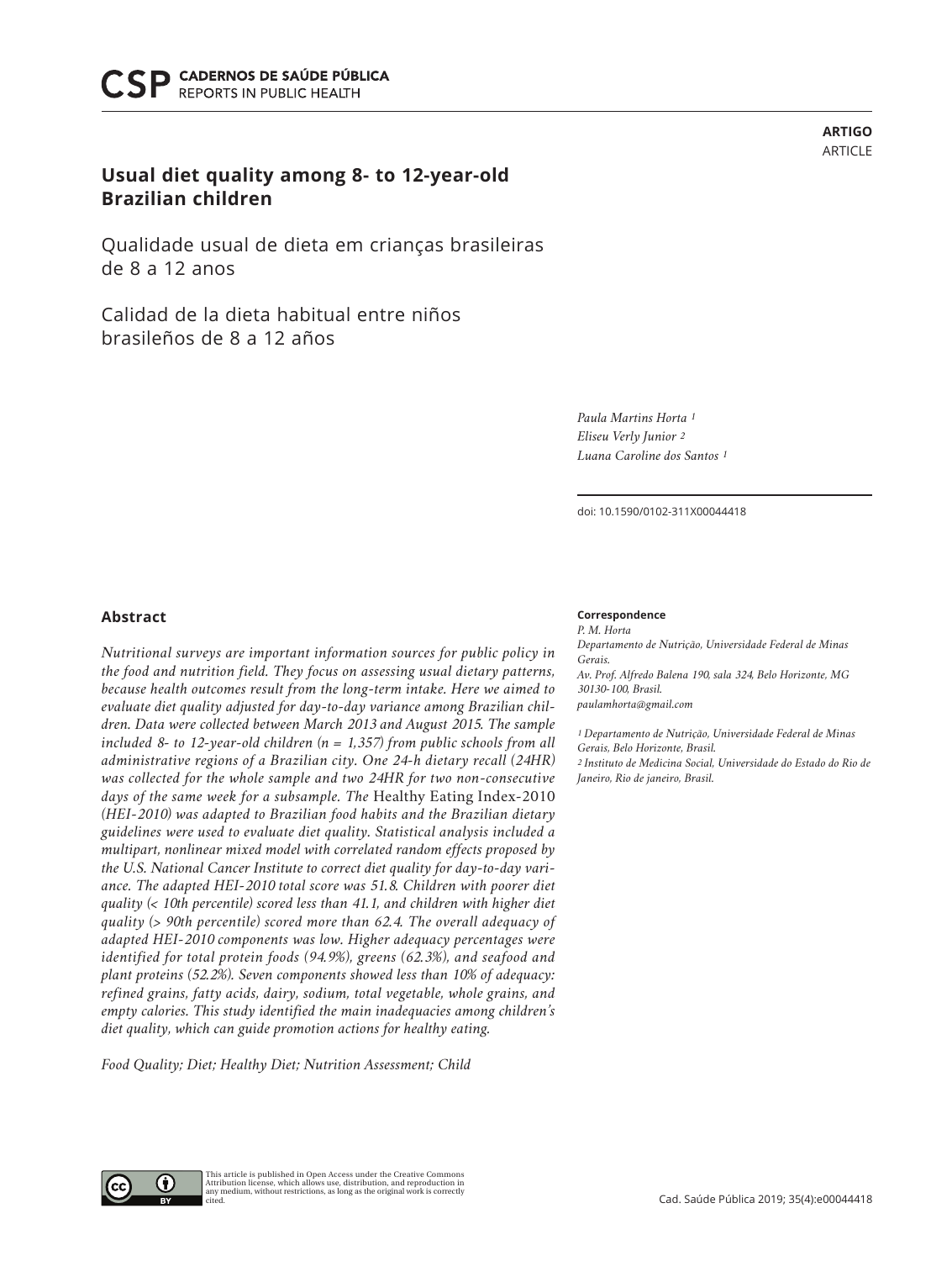## **Introduction**

Unhealthy eating habits during childhood can negatively impact on children's growth and development and is a risk factor for nutritional deficiencies and non-communicable disease occurrence 1,2. Assessing food consumption in this life stage can contribute to public policies aiming at improving food consumption adequacy 3,4.

As nutrients and foods are not consumed in isolation, dietary pattern assessment is more appropriate when investigating food consumption as it considers the synergy of nutrients and food groups. Diet quality indexes are composed of multiple interrelated dietary components and are valuable instruments to investigate dietary patterns 5,6.

In Brazil, several studies have indicated poor diet quality among children and adolescents and higher inadequacies for fruits, dairy, whole grain, and vegetables consumption 7,8,9,10. However, these studies did not adjust the diet quality distribution for day-to-day variance, which can lead to unrealistic estimates of the proportion of children with alarmingly poor diets 11.

This study aims to evaluate diet quality adjusted for day-to-day variance among 8- to 12-year-old children from Belo Horizonte, Minas Gerais State, Brazil, measured by the *Healthy Eating Index-2010* (HEI-2010) 12, which was adapted to Brazilian food habits and to the Brazilian Ministry of Health recommendations 13. Our results can potentially contribute to Brazilian nutrition policies that aim to improve diet quality in childhood.

### **Methods**

This is a descriptive study conducted with 8- to 12-year-old children from Belo Horizonte, the capital city of the Minas Gerais State. Belo Horizonte has 2,375,151 inhabitants and 331.4km2 of land area.

The estimated required sample size was 1,067 participants, considering a score of 50% on the adapted HEI-2010, 5% as the significance level ( $\alpha$  = 0.05), and 3% as a maximum estimative error. Public municipal schools (serving 1,599 children) were randomly selected and invited to participate in the study. This selection was defined according to the number of children in each regional municipality. Of those invited, 185 (11.6%) were absent on the data collection days, 53 (3.3%) presented difficulty in reporting their food consumption and were excluded from the analysis, and four (0.3%) refused to participate in the study. Thus, our final sample was comprised of 1,357 children. Children with mental impairment were excluded.

This study was conducted according to the guidelines of the *Declaration of Helsinki*, and parents provided written consent for their children to participate in the study. All measures and procedures were approved by the ethics committee.

Data were collected between March 2013 and August 2015. Dietary intake was evaluated by one 24-h dietary recall (24HR) for the whole sample ( $n = 1,357$ ); a second 24HR in non-consecutive days within the same week was administered in a randomly selected subsample of 524 individuals (38.6%) to remove the effect of the within-person variance in the intake distribution. We assumed a replication rate of approximately 40% because this percentage is associated with lower loss of precision estimates 14. Trained dieticians were responsible for conducting these interviews. Children reported all food and beverages in quantities and preparation forms. Food consumption was collected during the whole year and comprised weekdays and weekends. Real household measurements were used to help participants in reporting the amount of food consumed. In addition, when children expressed doubt about a type of food or beverage, they were shown images using a mobile phone.

Although assessing dietary habits among children is challenging, because of their lack of literacy and writing skills, limited food recognition skills, and constraints of memory and concentration span, methods such as the 24HR are useful in capturing important information on children's individual intake of foods and drinks. No objective method for assessing dietary patterns exists, and despite the reporting bias and lack of precision associated with self-report methods, consistent links between dietary variables and prevalence of disease have been detected 15. The consensus indicates that children below the age of 8 years unlikely are able to accurately report their dietary intake 15,16,17. Children older than 8 years, therefore, may be asked to respond to a dietary recall themselves.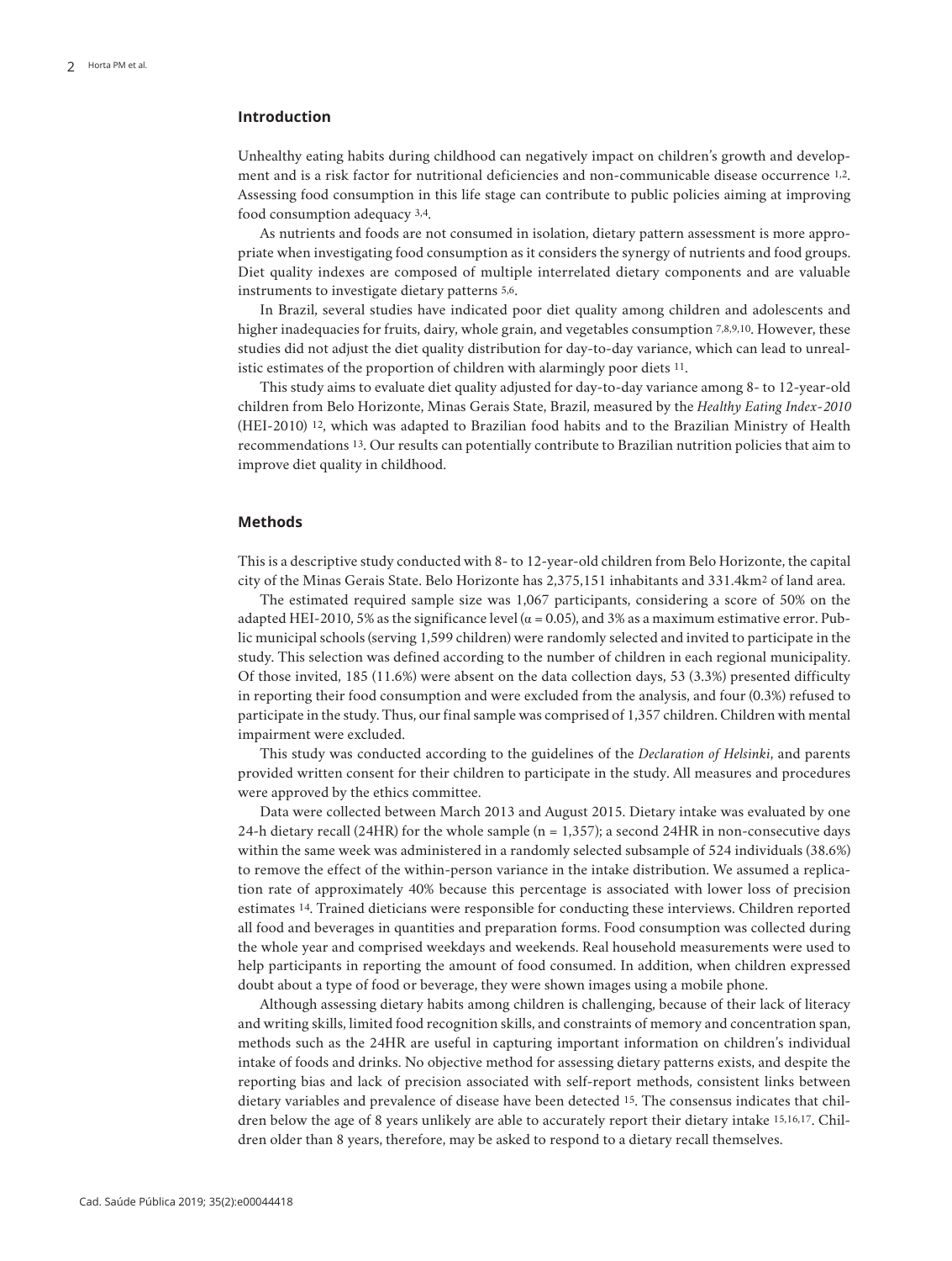The food composition table proposed by the Brazilian Institute of Geography and Statistics (IBGE) 18 was used for obtaining food chemical compositions. Also, recipes were broken down according to their ingredients to better classify foods into their respective food groups.

Other children's information was collected aiming at characterizing the sample profile. Children's sex, age, and address were collected from school records. We classified children's social vulnerability risk by their residence address using the *2012 Health Vulnerability Index* (IVS-2012), which combines census tract socioeconomic characteristics and sanitation quality in a single synthetic indicator 19. In addition, children's weight and height were measured to determine children's nutrition status in accordance with their body mass index (BMI). World Health Organization (WHO) growth charts 20 and the Brazilian Food and Nutritional Surveillance System (SISVAN) cut-off points 21 were used to classify children's BMI by age in: underweight, eutrophy, and overweight.

The adapted HEI-2010 was used as a measure of diet quality. The HEI-2010 12 was published in 2013 in accordance with the *2010 U.S. Dietary Guidelines* 22 and is applied to individuals older than 2 years. It is composed of 12 items addressing total fruit, whole fruit, total vegetables, greens and beans, whole grains, dairy, total protein foods, seafood and plant proteins, fatty acids, refined grains, sodium, and empty calories. Each component has a minimum score of 0 and a maximum score of 5, 10 or 20. The total HEI-2010 score ranges from 0 to 100, with higher scores indicating higher diet quality 12. Aiming to approximate the HEI-2010 to Brazilian food habits and to the Ministry of Health recommendations 13, some adaptations were made to the index. Box 1 shows the adapted HEI-2010 components and standards for scoring. However, this study did not aim to propose a new diet quality index for the Brazilian population; rather, we adapt the HEI-2010 to the Brazilian context.

The adaptations include: beans intake was computed using seafood and plant protein and total protein food components, instead of computing it using four components – total vegetables, green and beans, total protein foods, and seafood and plant protein. Brazilians consume beans very frequently – the prevalence of frequent consumption ( $\geq$  5 times per week) of beans is estimated in 69.9% among Brazilian adolescents 23 – and computing intake of beans in four components could overestimate their score.

In addition, ultra-processed food products (such as mass-produced packaged breads and buns; cookies; breakfast "cereals"; "cereal" and "energy" bars; milk drinks; "fruit" yogurts and "fruit" drinks; meat and chicken extracts; "health" and "slimming" products such as powdered or "fortified" meal and dish substitutes; and many ready-to-heat products including preprepared pies and pasta and pizza dishes) did not account for adequacy components (total fruit, whole fruit, total vegetables, greens, whole grains, dairy, total protein foods, seafood and plant proteins) since *Brazilian Dietary Guidelines* recommend avoiding ultra-processed food products consumption 13.

Regarding the scoring system, in our study, we used the same criteria proposed for the HEI-2010. Quantities of food and beverages consumed by children were converted into cups in accordance with the *USDA Food Composition Databases* (https://ndb.nal.usda.gov/ndb/, accessed on 02/May/2018). In case of components scored in ounces (oz), we assumed the convention  $1 oz = 28.3495$  grams.

The *USDA Food Patterns* are used to set the scoring standards for the HEI-2010 12,24. This reference translates key recommendations of the dietary guidelines into specific, quantified recommendations for types and amounts of foods to consume at 12 calorie levels 24. Although these recommendations were set for an American population, the Dietary Guidelines Advisory Committee conducts an analysis of new scientific information on diet and health using a systematic evidence-based review methodology and prepares a report summarizing its findings 22. Then, even though the HEI-2010 scoring criteria were not proposed based on the Brazilian Ministry of Health recommendations, these guidelines may represent general guidance to a high-quality diet.

To evaluate the validity and consistency of the adapted version of the index, extra analyses were conducted using the *Brazilian National Dietary Survey* (INA) sample, which is part of the *2008-2009 Brazilian Household Budget Survey* (POF 2008-2009) 18. This survey collected two diet records of nonconsecutive days from 34,003 individuals over 10-years-old, who comprised approximately 25% of the total sample of the POF 2008-2009 18. Considering that our sample was composed of children aged 8- to 12-years-old, we limited validity and consistency analysis to individuals between 10- and 12-years-old ( $n = 2,296$ ) (i.e., from INA sample).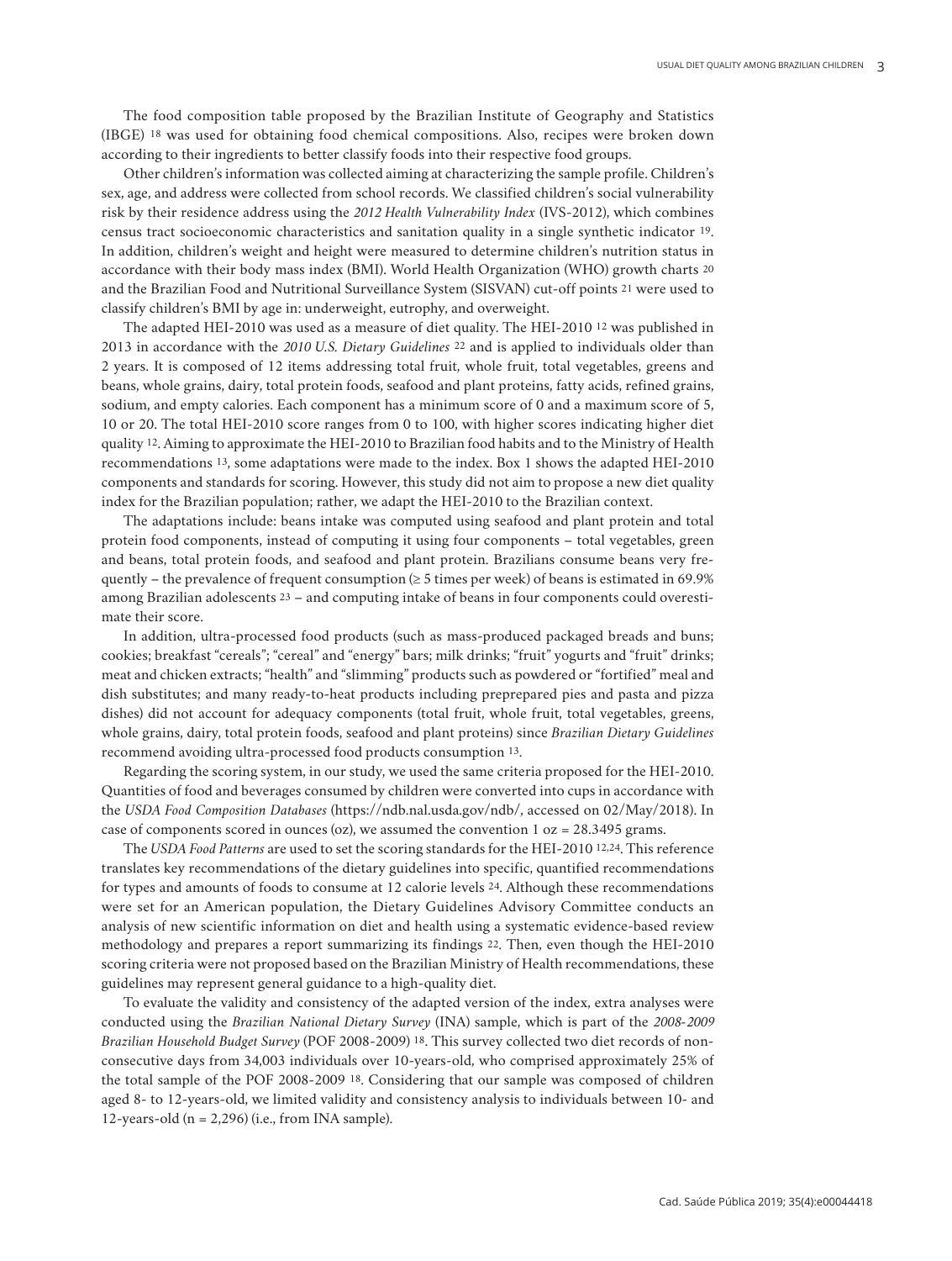#### **Box 1**

Adapted *Healthy Eating Index-2010* (HEI-2010) components and standards for scoring.

| <b>COMPONENT</b>               | <b>POINTS</b> | <b>STANDARD FOR MAXIMUM SCORE</b>         | <b>STANDARD FOR MINIMUM SCORE</b>       |
|--------------------------------|---------------|-------------------------------------------|-----------------------------------------|
| Total fruit 1,2                | 5             | $\geq$ 0.8 cup equivalents per 1,000 kcal | No fruit                                |
| Whole fruit 1,3                | 5             | $\geq$ 0.4 cup equivalents per 1,000 kcal | No whole fruit                          |
| Total vegetable 1,4            | 5             | $\geq$ 1.1 cup equivalents per 1,000 kcal | No vegetables                           |
| Greens 1,5                     | 5             | $\geq$ 0.2 cup equivalents per 1,000 kcal | No green vegetables                     |
| Whole grains 1                 | 10            | $\geq$ 1.5oz equivalents per 1,000 kcal   | No whole grains                         |
| Dairy <sup>1</sup>             | 10            | $\geq$ 1.3 cup equivalents per 1,000 kcal | No dairy                                |
| Total protein foods 6          | 5             | $\geq$ 2.5oz equivalents per 1,000 kcal   | No protein foods                        |
| Seafood and plant proteins 1,7 | 5             | $\geq$ 0.8oz equivalents per 1,000 kcal   | No seafood and plant proteins           |
| Fatty acids 8                  | 10            | (PUFAs + MUFAs)/SFAs $\ge$ 2.5            | (PUFAs + MUFAs)/SFAs $\leq 1.2$         |
| Refined grains 9               | 10            | $\leq$ 1.80z equivalents per 1,000kcal    | $\geq$ 4.3oz equivalents per 1,000 kcal |
| Sodium                         | 10            | $\leq$ 1,100mg per 1,000kcal              | $\geq$ 2,000mg per 1,000kcal            |
| Empty calories 10              | 20            | $\leq$ 19% of energy                      | $\geq$ 50% of energy                    |

1 It does not include ultra-processed food products (this was an adaptation of the original HEI-2010).

2 It includes fruit juice.

3 It includes all forms except juice.

4 It does not include potato and other tubers. It does not include beans (this was an adaptation of the original HEI-2010).

5 It includes only green vegetables. It does not include beans (this was an adaptation of the original HEI-2010).

6 It includes all sources of protein foods: all meat, eggs, seafood and plant proteins, including beans and peas.

7 It includes seafood and plant proteins, as well as beans and peas.

8 Ratio of poly- (PUFAs) and monounsaturated (MUFAs) fatty acids to saturated fatty acids (SFAs).

9 It includes refined cereals and grains and derivates such as rice, refined wheat flour, pasta, bread and biscuits made with refined flour.

10 Calories from solid fats, alcohol, and added sugars; threshold for counting alcohol is > 13g per 1,000kcal.

First, we determined whether the adapted HEI-2010 could assess diet quality independent on diet quantity. To evaluate this independence, the Pearson correlations of the adapted HEI-2010 total and component scores with energy intake were calculated. Low correlations between energy and the scores are consistent with independence. Secondly, we examined the underlying structure of the adapted HEI-2010 through principal components analysis (PCA) for determining whether 1 or > 1 dimension accounted for the systematic variation observed in the data. We also assessed the internal consistency using Cronbach's coefficient, which examines the degree of association between the components within an index. Estimates of  $\alpha > 0.70$  are considered reliable. Finally, to determine which components have the greater influence on the total score, we examined the correlations of each of the components with the total score. All these analyses were conducted in the Stata software, version 13.0 (https://www.stata.com).

The analytic technique used to estimate the multivariate distributions of usual diet quality is an extension of the U.S. National Cancer Institute (NCI) method and uses a multipart, nonlinear mixed model with correlated random effects to produce distributions of usual intake 25. This technique was chosen because it enables correcting measurement error for multivariate distribution. Other methods are proposed to correct the distribution of one or two components (a ratio of nutrients, for example), but they are not applicable to multivariate distributions 11,25. Analyses were conducted using SAS, version SAS on demand (https://www.sas.com/) and MACROS provided on the NCI website (https://epi.grants.cancer.gov/diet/usualintakes/macros\_multiple.html). These MACROS score each HEI-2010 component according to its consumption and scoring criterion, and correct the distribution for day-to-day variance.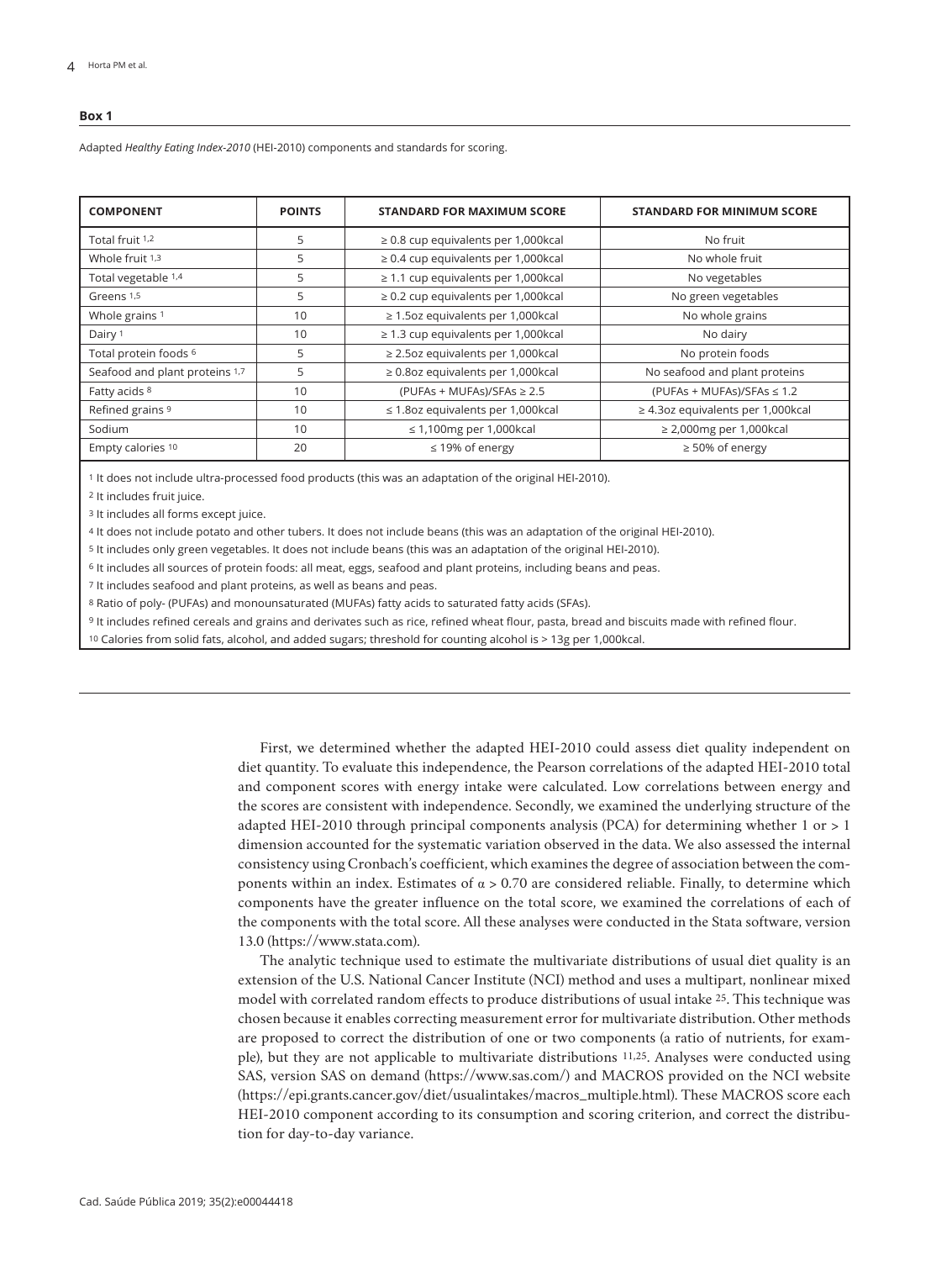The adapted HEI-2010 total and component scores were shown as mean and percentiles (10th, 25th, 50th, 75th, and 90th). Also, the proportion of children achieving the maximum score for each adapted HEI-2010 component was used as an adequacy percent for each component.

# **Results**

The sample was homogenous regarding sex (51% of male and 49% of female); most children (68.8%) were between 9- and 10-years-old, and 53.9% of them lived in low/medium social vulnerability risk areas. Almost one-third of children (32.8%) showed overweight.

The adapted HEI-2010 total score was 51.8. Children with poorer diet quality (< 10th percentile) scored less than 41.1, and children with higher diet quality (> 90th percentile) scored more than 62.4 (Table 1). None of the children scored more than 80.

The adapted HEI-2010 components adequacy was typically low. Higher percentages were identified for total protein foods (94.9%), greens (52.3%), and seafood and plant proteins (52.2%). Seven components showed less than 10% of adequacy: refined grains, fatty acids, dairy, sodium, total vegetables, empty calories, and whole grains (Table 1).

Regarding the adapted HEI-2010 validity, all component scores had low correlation with energy (r < 0.30) (Table 2). Our PCA showed five dimensions underlie the adapted HEI-2010; in other words, no single linear combination of the components of the index accounts for a significant proportion of covariation in the key food groups and nutrients that make up a total diet.

Finally, reliability analysis showed the standardized Cronbach's coefficient was 0.5795 (unstandardized: 0.6039). In addition, correlations among the various component scores ranged from 0.075 for total protein foods to 0.516 for total fruits. Eight of the components had moderate correlations  $(0.3 \le r \le 0.70)$  with the adapted HEI-2010 total score (Table 2).

#### **Table 1**

Adapted *Healthy Eating Index-2010* components and total scores for 8- to 12-year-old children. Belo Horizonte, Minas Gerais State, Brazil, 2016.

| Diet quality item          | Mean |      |      | <b>Percentiles</b> |      |      | Adequacy (%)             |
|----------------------------|------|------|------|--------------------|------|------|--------------------------|
|                            |      | 10   | 25   | 50                 | 75   | 90   |                          |
| <b>Total fruit</b>         | 3.9  | 1.7  | 2.9  | 4.8                | 5.0  | 5.0  | 46.8                     |
| Whole fruit                | 3.6  | 0.6  | 1.0  | 2.2                | 4.2  | 5.0  | 40.7                     |
| Total vegetable            | 2.0  | 0.5  | 0.9  | 1.7                | 2.8  | 4.3  | 6.5                      |
| Greens                     | 3.9  | 1.3  | 2.8  | 5.0                | 5.0  | 5.0  | 52.3                     |
| Whole grains               | 2.8  | 0.0  | 0.1  | 1.3                | 4.5  | 9.6  | 9.4                      |
| Dairy                      | 3.2  | 1.4  | 2.0  | 2.9                | 4.1  | 5.4  | 0.2                      |
| Total protein foods        | 4.9  | 5.0  | 5.0  | 5.0                | 5.0  | 5.0  | 94.9                     |
| Seafood and plant proteins | 3.6  | 0.1  | 2.2  | 5.0                | 5.0  | 5.0  | 52.2                     |
| Fatty acids                | 2.6  | 0.2  | 1.1  | 2.3                | 3.7  | 5.1  | 0.2                      |
| Refined grains             | 0.1  | 0.0  | 0.0  | 0.0                | 0.0  | 0.0  | 0.0                      |
| Sodium                     | 5.4  | 2.8  | 4.1  | 5.5                | 6.8  | 7.9  | 0.7                      |
| Empty calories             | 15.8 | 11.9 | 13.9 | 16.0               | 18.0 | 19.7 | 8.1                      |
| <b>Total score</b>         | 51.8 | 41.1 | 45.9 | 51.9               | 57.7 | 62.4 | $\overline{\phantom{a}}$ |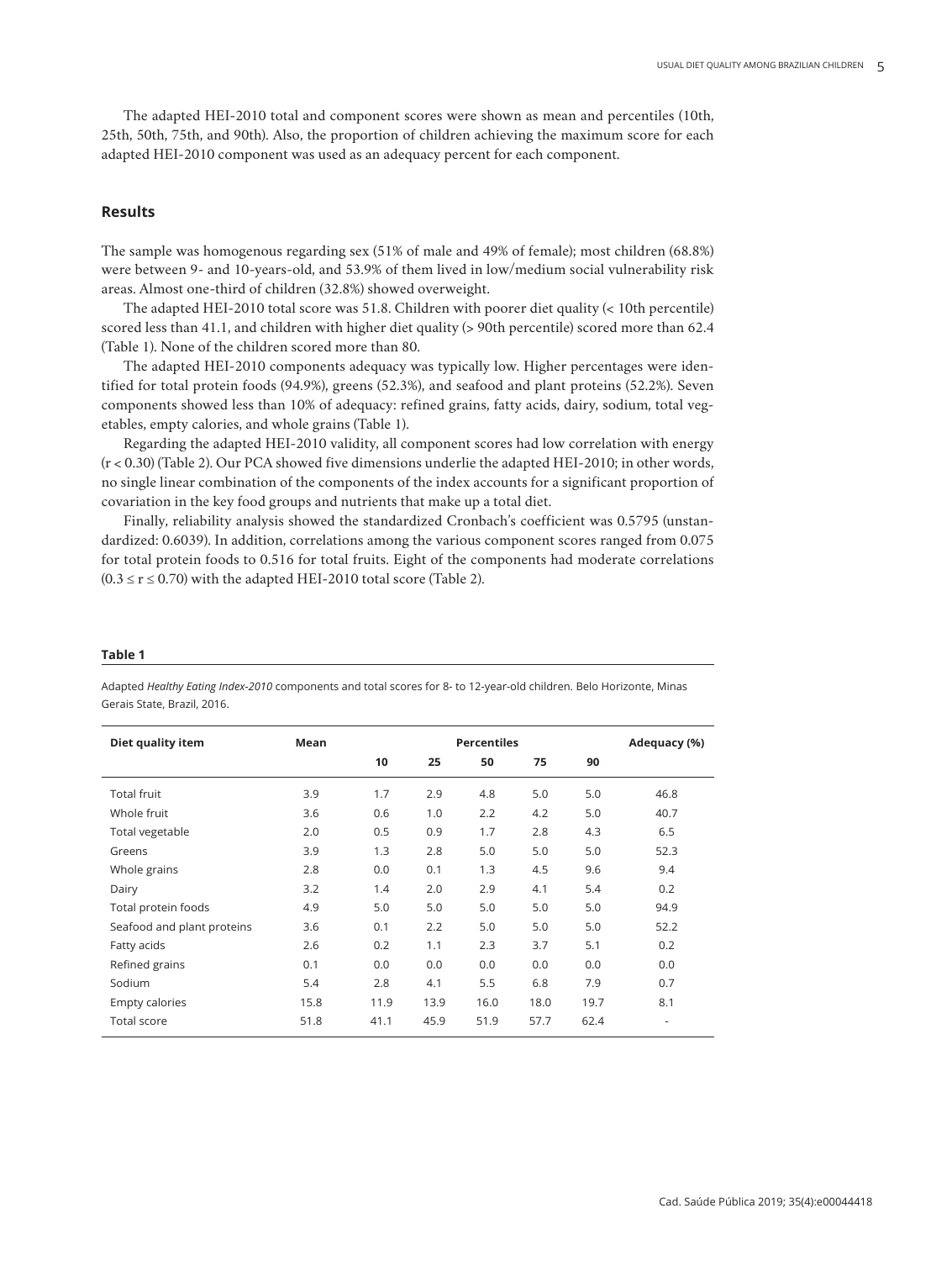#### **Table 2**

| <b>Component score</b>     |       | <b>Total score</b> | Energy (kcal) |              |  |
|----------------------------|-------|--------------------|---------------|--------------|--|
|                            | r     | p-value            | r             | p-value      |  |
| <b>Total fruit</b>         | 0.516 | < 0.001            | 0.187         | ${}_{0.001}$ |  |
| Whole fruit                | 0.492 | ${}_{0.001}$       | 0.133         | ${}_{0.001}$ |  |
| Total vegetable            | 0.354 | ${}_{0.001}$       | $-0.080$      | 0.018        |  |
| Greens                     | 0.389 | ${}_{0.001}$       | 0.020         | 0.569        |  |
| Whole grains               | 0.369 | ${}_{0.001}$       | $-0.044$      | 0.065        |  |
| Dairy                      | 0.116 | ${}_{0.001}$       | $-0.098$      | 0.003        |  |
| Total protein foods        | 0.075 | 0.027              | $-0.061$      | 0.149        |  |
| Seafood and plant proteins | 0.328 | ${}_{0.001}$       | 0.056         | 0.135        |  |
| Fatty acids                | 0.288 | ${}_{0.001}$       | $-0.207$      | < 0.001      |  |
| Refined grains             | 0.240 | ${}_{0.001}$       | 0.292         | ${}_{0.001}$ |  |
| Sodium                     | 0.343 | ${}_{0.001}$       | 0.233         | ${}_{0.001}$ |  |
| Empty calories             | 0.324 | < 0.001            | $-0.238$      | < 0.001      |  |
|                            |       |                    |               |              |  |

Estimated correlations of the adapted *Healthy Eating Index-2010* component score and total score and energy. *Brazilian National Dietary Survey* (sample: 10- and 12-years-old), 2008/2009.

## **Discussion**

Our study showed poor usual diet quality among a sample formed of Brazilian children and pointed out diet quality components with higher inadequacies. These results have important public policy implications.

Other studies with Brazilian children identified higher mean diet quality scores than those observed in our sample (from 59.7 to 75) according to different diet quality indexes 7,8,9,10. Despite this, these investigations identified main inadequacies for fruits, dairy, whole grain and vegetables consumption, similar to our study 7,8,9,10.

Regarding international data, the HEI-2010 was applied in children's diet quality assessment in the USA 26 and in Puerto Rico 27. In comparison to 9- to 13-year-old American adolescents 26, the Brazilian children scored more in the adapted HEI-2010 and in total vegetables, greens, seafood and plant protein, and empty calorie components. In Puerto Rico, 12-year-old-children from public schools showed a mean total HEI-2010 of 49.3, and the components that scored relatively low were total fruit, whole fruit, total vegetables, whole grains, seafood and plant proteins, and fatty acids 27.

Comparisons are limited because of the diversity of indexes used in the literature, and none of the aforementioned studies considered ultra-processed food product participation in adequacy components. Sociodemographic and economic characteristics of the sample can also contribute to differences in diet quality. Younger children tend to have better diet quality than older children 26. Gender is not associated with differences in diet quality 26. Regarding social vulnerability, children living in low socioeconomic areas are more exposed to a lower density of establishments that sell foods, which can contribute to lower diet quality 28,29.

In addition, limitations should also be discussed in our results. First, the diet quality index used to evaluate children's usual diet quality was not proposed specifically for a Brazilian population. The actual diet quality index proposed for Brazilians was published in 2011 30, before the *Brazilian Dietary Guidelines* were released in 2014 13. These new guidelines recommend preferring natural or minimally processed foods and freshly made dishes and meals to ultra-processed products. Developing a diet quality index based on Brazilian dietary guideline recommendations is very important <sup>31</sup> but it is also a challenge as no quantitative recommendation is made about the amounts of food to consume. Although HEI-2010 does not consider food processing in its components, the instrument is organized mostly in food groups, and its scoring system favors the consumption of natural or minimally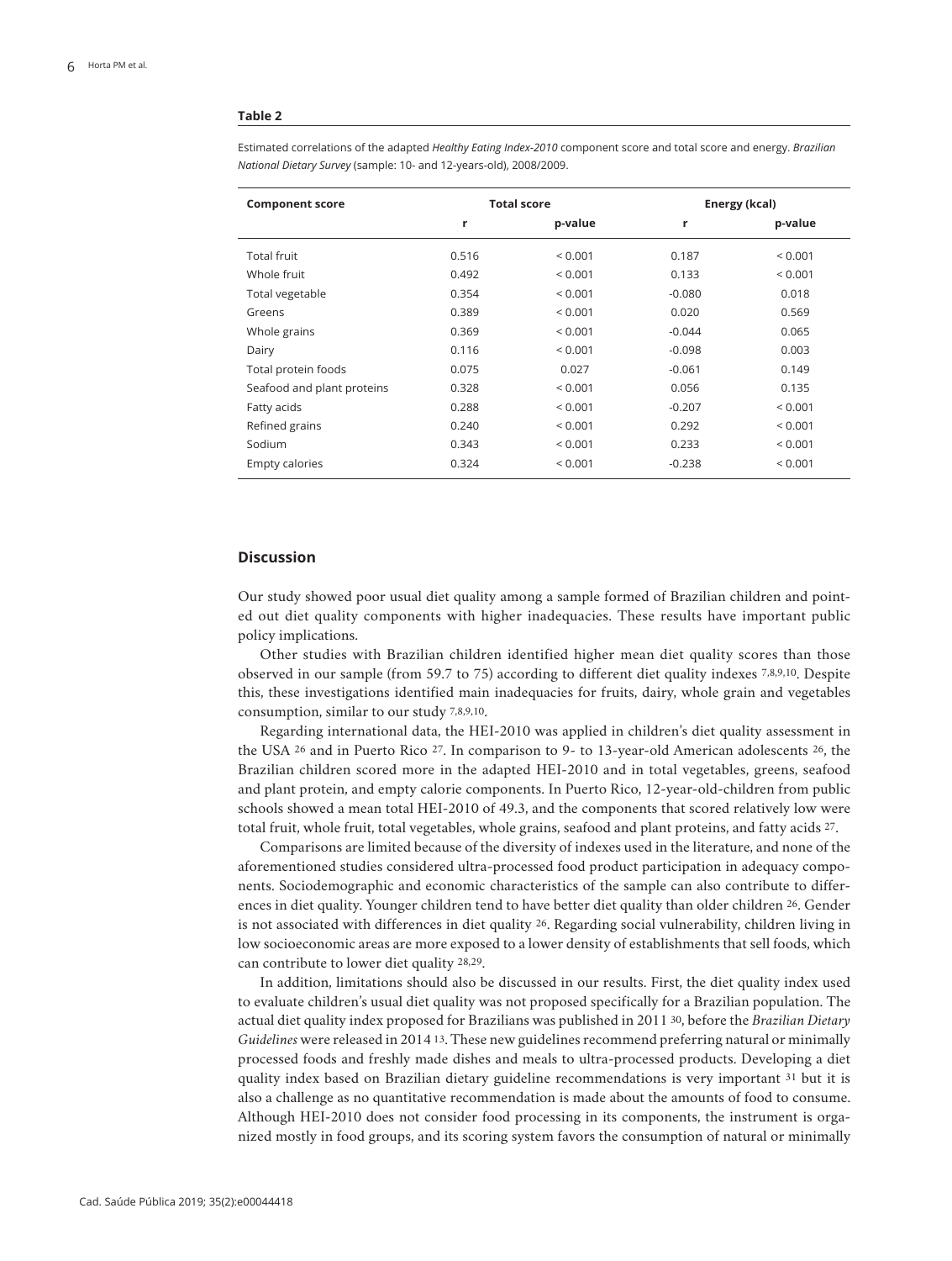processed fruit, vegetables, and protein foods 12. In addition, HEI-2010 contains the moderation components refined grains, sodium, and empty calories, usually found in ultra-processed foods 12.

To minimize this limitation and strengthen our results and conclusions, we evaluated the validity and consistency of the adapted HEI-2010 used in this study. As in other diet quality indexes 12,30,32, correlations between energy and component scores were low, denoting that the index evaluated diet quality independently on diet quantity. The indexes cited above 12,30,32 also presented from four to six dimensions according to PCAs. Regarding reliability, the original HEI-2010 12 presented the Cronbach's coefficient of 0.68, indicating moderate internal consistency. Finally, the strongest relationships identified in this study between total score and fruits (total and whole), vegetables (total and greens), and whole grains denote that adequately consuming these food groups would provide a higher diet quality total score. By these analyses, we could conclude that the index used in this study is adequate to evaluate diet quality. However, it should be reinforced that we did not aim to propose a new diet quality index to Brazilians in this investigation.

In addition, as mentioned in the methods section, this study obtained children's intake data by their own referral, which could underestimate their food consumption 15,16,17. Nevertheless, most studies that have evaluated the accuracy of self-reported dietary intake information by children aged between 8- and 12-year-old using direct observation, doubly labeled water or double-portion method have reported a good concordance between the reference method and the children report 17. In this study, we also used real household measures and food images to help children define food portion sizes and identify food items.

After recognizing the study limitations, it is also important to discuss its potential. This study is the first to present the usual diet quality distribution of a sample of Brazilian children adjusted for day-to-day variance. As previously mentioned, diet quality distributions obtained from non-adjusted data can lead to unrealistic estimates of the proportion of children with alarmingly poor diets 11.

From the Brazilian public health perspective, this study has an important interface with the Brazilian School Feeding Program (PNAE). This program started in 1955 and has evolved over the years. Today, its objectives are to contribute to the students' biopsychosocial development and academic achievement by meeting their nutritional needs while in the classroom, and by supporting the formation of healthy habits through food and nutrition education. Since 2001, at least 70% of the funds are spent on basic foods and, since 2009, at least 30% of foods used in school meals are purchased directly from family farms. Thus, the quality of school meals has progressively improved; the availability of fruits and vegetables has increased. However, national standards regarding menu composition have not yet been met 33. Our study pointed out some aspects of diet quality that could be improved in school menus.

In addition to PNAE, other public policies are to be implemented in Brazil in the coming years 34,35. These include implementation of fiscal policies, such as taxes on sugar-sweetened beverages and energy-dense nutrient-poor products and regulation of food marketing and labeling 32,33. These actions are necessary to change Brazilian diet quality and improve health. Our results identify food groups that are priorities to be incorporated in these actions.

In summary, we find poor diet quality among Brazilian children after adjustments for day-to-day variance. Studying usual dietary patterns among Brazilians generates findings useful for planning public policies aiming to improve diet quality.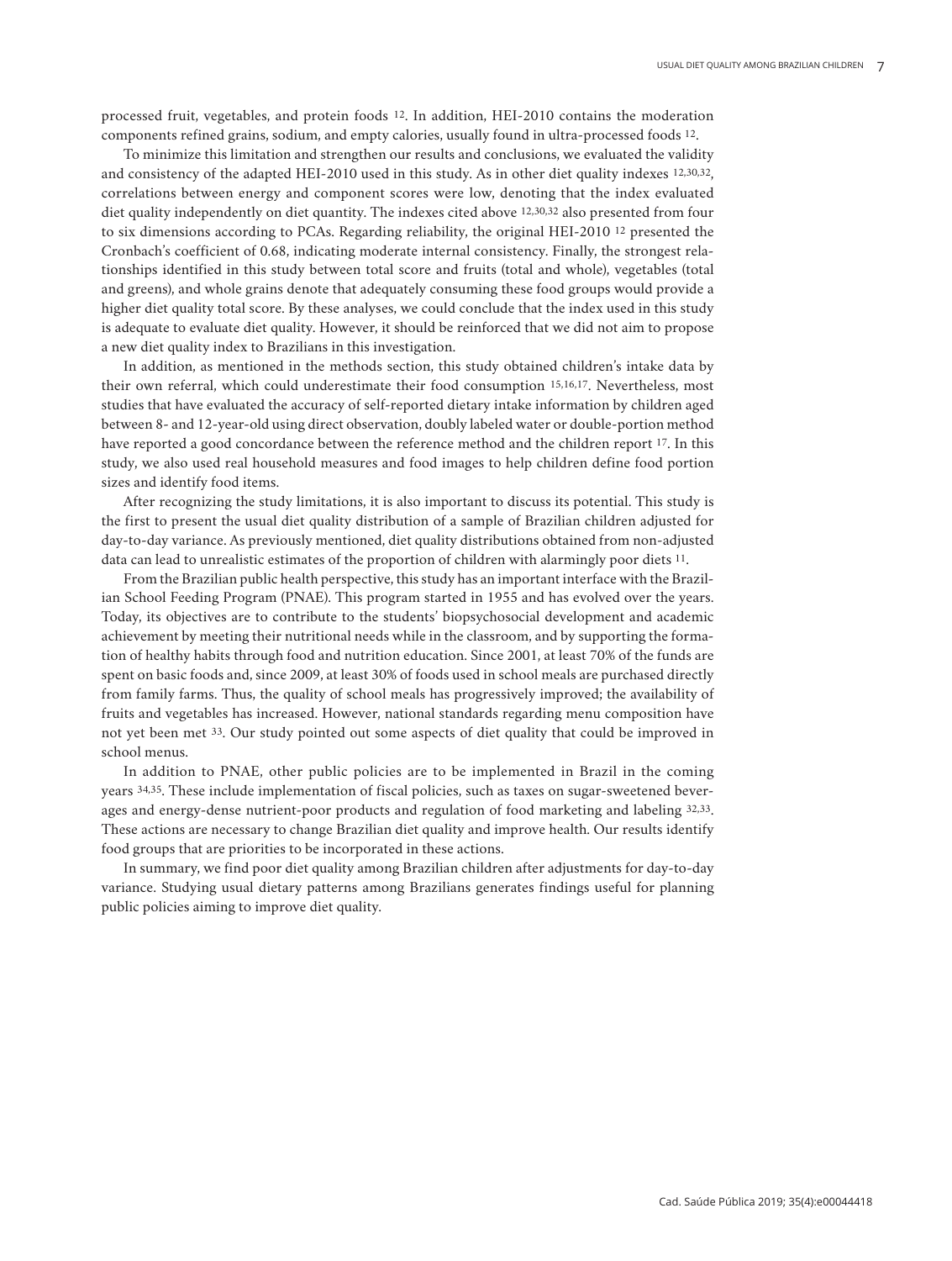## **Contributors**

P. M. Horta collected and analyzed data and wrote the manuscript. E. Verly Junior and L. C. Santos participated in project creation and reviewed the manuscript.

## **Additional informations**

ORCID: Paula Martins Horta (0000-0002-1848- 6470); Eliseu Verly Junior (0000-0002-1101-8746); Luana Caroline dos Santos (0000-0001-9836-3704).

## **Acknowledgments**

We acknowledge the Brazilian Nacional Research Council (CNPq) and the Minas Gerais State Research Foundation (FAPEMIG) for the financial support; and Belo Horizonte Municipal Secretary for Food and Nutrition Security (SMASAN/BH) for the partnership and logistical support for the project.

## **References**

- 1. Koletzko B, Kolacek S, Phillips A, Troncone R, Vandenplas Y, Thapar N, et al. Research and the promotion of child health: a position paper of the European Society of Pediatric Gastroen terology, Hepatology, and Nutrition. J Pediatr Gastroenterol Nutr 2014; 59:274-8.
- 2. Mistry KB, Minkovitz CS, Riley AW, Johnson SB, Grason HA, Dubay LC, et al. A new frame work for childhood health promotion: the role of policies and programs in building capacity and foundations of early childhood health. Am J Public Health 2012; 102:1688-696.
- 3. Marshal S, Burrows T, Collins CE. Systematic review of diet quality indeces and their asso ciations with health-related outcomes in chil dren and adolescents. J Hum Nutr Diet 2014; 27:577-98.
- 4. Ochola S, Masibo PK. Dietary intake of school children and adolescents in developing coun tries. Ann Nutr Metab 2014; 64 Suppl 2:24-40.
- 5. Kourlaba G, Panagiotakos DB. Dietary quality indices and human health: a review. Maturitas 2009; 62:1-8.
- 6. Alkerwi A. Diet quality concept. Nutrition 2014; 30:613-8.
- 7. de Assumpção D, Barros MB, Fisberg RM, Carandina L, Goldbaum M, Cesar CL. Diet quality among adolescents: a population-based study in Campinas, Brazil. Rev Bras Epidemiol 2012; 15:605-16.
- 8. Rauber F, da Costa Louzada ML, Vitolo MR. Healthy eating index measures diet quality of Brazilian children of low socioeconomic sta tus. J Am Coll Nutr 2014; 33:26-31.
- 9. Wendpap LL, Ferreira MG, Rodrigues PRM, Pereira RA, Loureiro AS, Gonçalves-Silva RMV. Qualidade da dieta de adolescentes e fatores assocaidos. Cad Saúde Pública 2014; 30:97-106.
- 10. Leal KK, Schneider BC, França GVA, Gigante DP, Santos I, Assunção MCF. Diet quality of preschool children aged 2 to 5 years living in the urban area of Pelotas, Brazil. Rev Paul Pe diatr 2015; 33:310-7.
- 11. Carroll RJ. Estimating the distribution of di etary consumption patterns. Stat Sci 2014;  $29.2 - 8$
- 12. Guenther PM, Casavale KO, Reedy J, Kirkpat rick SI, Hiza HA, Kuczynski KJ, et al. Update of the Healthy Eating Index: HEI-2010. J Acad Nutr Diet 2013; 113:569-80.
- 13. Ministry of Health of Brazil. Dietary guide lines for the Brazilian population. Brasília: Ministry of Health of Brazil; 2015. http:// bvsms.saude.gov.br/bvs/publicacoes/dietary\_ guidelines\_brazilian\_population.pdf (accessed on 02/May/2018).
- 14. Verly-Jr E, Castro MA, Fisberg RM, Marchioni DM. Precision of usual food intake estimates according to the percentage of individuals with a second dietary measurement. J Acad Nutr Diet 2012; 112:1015-20.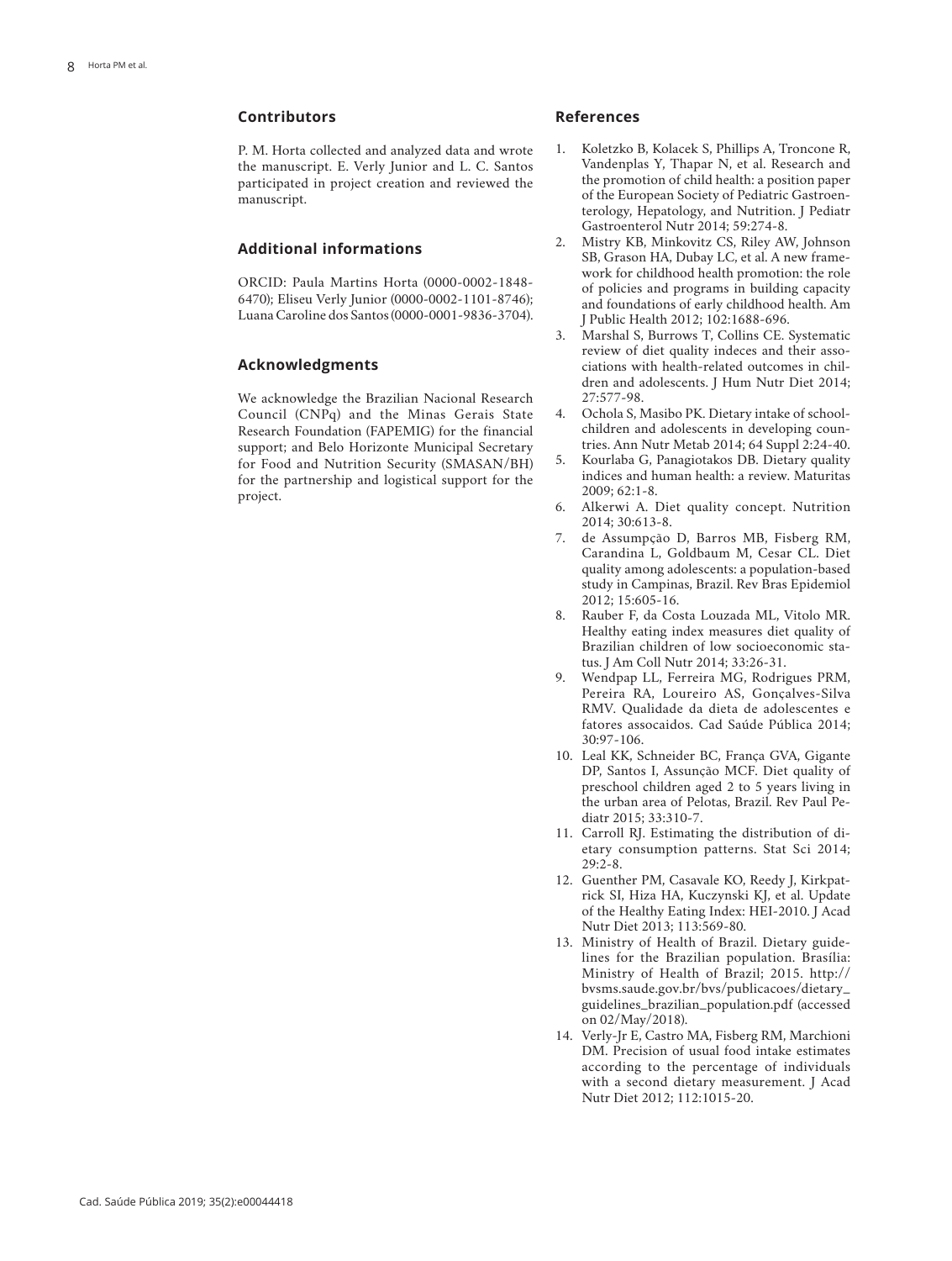- 15. Foster E, Bradley J. Methodological consider ations and future insights for 24-hour dietary recall assessment in children. Nutr Res 2018; 51:1-11.
- 16. Burrows TL, Martins RJ, Collins CE. A sys tematic review of the validity of dietary as sessment methods in children when compared with the method of doubly label water. J Am Diet Assoc 2010; 110:1501-10.
- 17. Sharman SJ, Skouteris H, Powel MB, Watson B. Factors related to the accuracy of self-re ported dietary intake of children aged 6 to 12 years elicited with interviews: a systematic re view. J Acad Nutr Diet 2016; 116:76-114.
- 18. Instituto Brasileiro de Geografia e Estatísti ca. Pesquisa de Orçamentos Familiares 2008- 2009: análise do consumo alimentar pessoal no Brasil. Rio de Janeiro: Instituto Brasileiro de Geografia e Estatística; 2011.
- 19. Prefeitura de Belo Horizonte. Índice de vulne rabilidade à saúde 2012. Belo Horizonte: Pre feitura de Belo Horizonte; 2013.
- 20. de Onis M, Onyango AW, Borghi E, Siyam A, Nishida C, Siekmann J. Development of a WHO growth reference for school-aged chil dren and adolescents. Bull World Health Or gan 2007; 85:660-7.
- 21. Departamento de Atenção Básica, Secreta ria de Atenção à Saúde, Ministério da Saúde. Orientações para coleta e análise de dados an tropométricos em serviços de saúde: norma técnica do Sistema de Vigilância Alimentar e Nutricional (SISVAN). Brasília: Ministério da Saúde; 2011.
- 22. U.S. Department of Agriculture; U.S. De partment of Health and Human Services. Di etary guidelines for Americans 2010. https:// health.gov/dietaryguidelines/dga2010/Di etaryGuidelines2010.pdf (accessed on 14/ Jun/2018).
- 23. Azeredo CM, de Rezende LF, Canella DS, Moreira Claro R, de Castro IR, Luiz OC, et al. Dietary intake of Brazilian adolescents. Public Health Nutr 2015; 18:1215-24.
- 24. U.S. Department of Agriculture. 2010 USDA food patterns. https://www.cnpp.usda.gov/ sites/default/files/usda\_food\_patterns/US DAFoodPatternsSummaryTable.pdf (accessed on 14/Jun/2018).
- 25. Zhang S, Midthune D, Guenther PM, Krebs-Smith SM, Kipnis V, Dodd KW, et al. A new multivariate measurement error model with zero-inflated dietary data and its application to dietary assessment. Ann Appl Stat 2011; 5:1456-87.
- 26. Banfield EC, Liu Y, Davis JS, Chang S, Fra zier-Wood AC. Poor adherence to US Dietary Guidelines for Children and Adolescents in the National Health and Nutrition Examina tion Survey population. J Acad Nutr Diet 2016; 116:21-7.
- 27. Torres R, Serrano M, Pérez CM, Palacios C. Physical environment, diet quality, and body weight in a group of 12-year-old children from four public schools in Puerto Rico. P R Health Sci J 2014; 33:14-21.
- 28. Assis MM, Leite MA, Carmo ASD, Andrade ACS, Pessoa MC, Netto MP, et al. Food en vironment, social deprivation and obesity among students from Brazilian public schools. Public Health Nutr 2018; [Epub ahead of print].
- 29. Correa EN, Padez CMP, Abreu AH, Vascon celos FAG. Geographic and socioeconomic distribution of food vendors: a case study of a municipality in the Southern Brazil. Cad Saúde Pública 2017; 33:e00145015.
- 30. Previdelli AN, Andrade SC, Pires MM, Fer reira SRG, Fisberg RM, Marchioni DM. A re vised version of the Healthy Eating Index for the Brazilian population. Rev Saúde Pública 2011; 45:794-8.
- 31. Vandevijvere S, Monteiro C, Krebs-Smith SM, Lee A, Swinburn B, Kelly B, et al. Monitoring and benchmarking population diet quality globally: a step-wise approach. Obes Rev 2013; 14 Suppl 1:135-49.
- 32. Guenther PM, Reedy J, Krebs-Smith SM. De velopment of the Healthy Eating Index-2005. J Am Diet Assoc 2008; 108:1896-901.
- 33. Sidaner E, Balaban D, Burlandy L. The Brazil ian school feeding programme: an example of integrated programme in support of food and nutrition security. Public Health Nutr 2013; 16:989-94.
- 34. Pan American Health Organization. Plan of action for the prevention of obesity in children and adolescents. http://www.paho.org/hq/in dex.php?option=com\_docman&task=doc\_vi ew&Itemid=270&gid=28890&lang=pt (ac cessed on 02/May/2018).
- 35. Ministry of Health. Strategic action plan to tackle non-communicable chronic dis ease (NCD) in Brazil 2011-2022. http://www. iccp-portal.org/system/files/plans/BRA\_B3\_ Plano%20DCNT%20-%20ingl%C3%AAs.pdf (accessed on 02/May/2018).